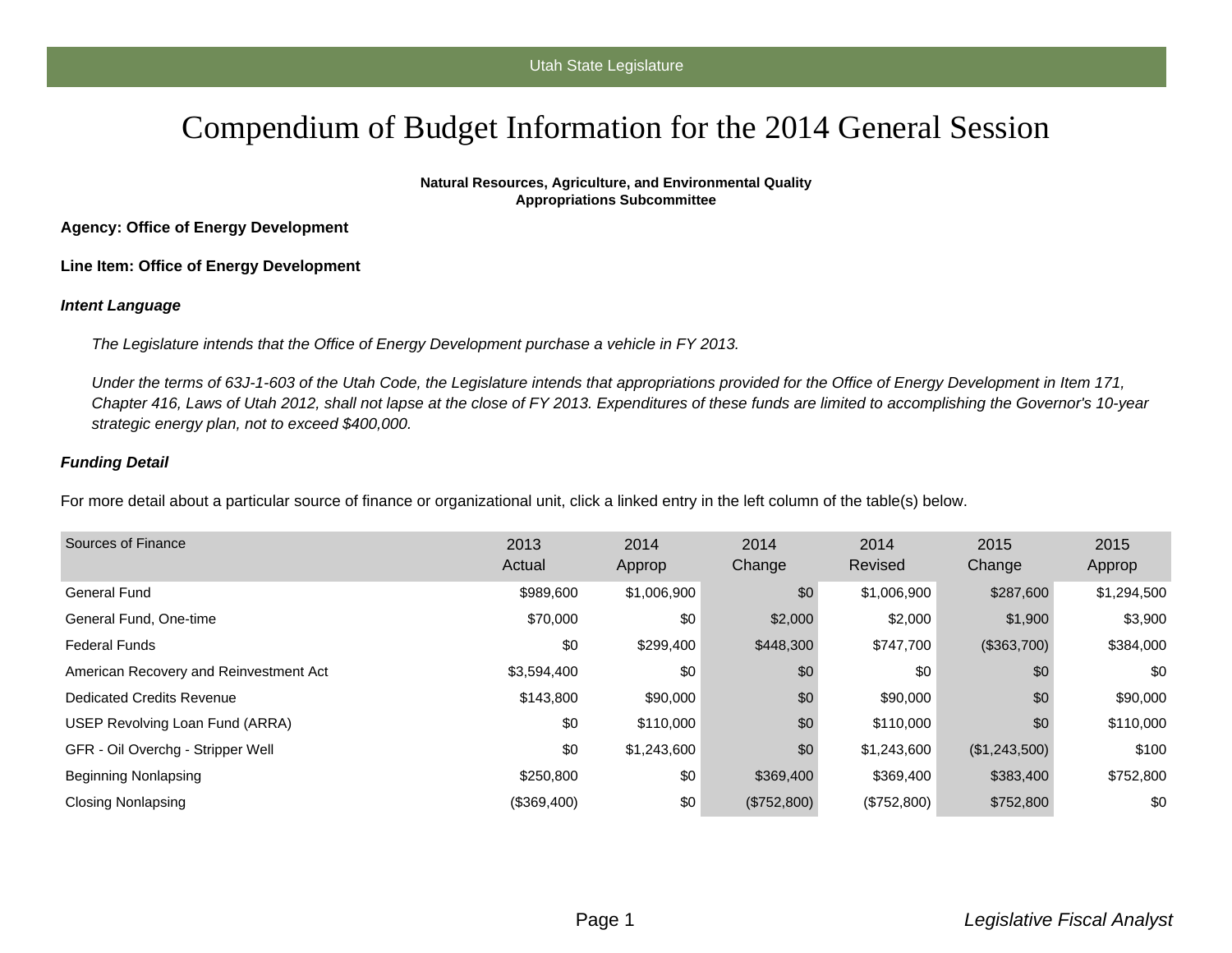| Total                            | \$4,679,200 | \$2,749,900 | \$66,900    | \$2,816,800 | (\$181,500) | \$2,635,300 |
|----------------------------------|-------------|-------------|-------------|-------------|-------------|-------------|
|                                  |             |             |             |             |             |             |
| Programs                         | 2013        | 2014        | 2014        | 2014        | 2015        | 2015        |
|                                  | Actual      | Approp      | Change      | Revised     | Change      | Approp      |
| Office of Energy Development     | \$4,679,200 | \$2,749,900 | \$66,900    | \$2,816,800 | (\$181,500) | \$2,635,300 |
| Total                            | \$4,679,200 | \$2,749,900 | \$66,900    | \$2,816,800 | (\$181,500) | \$2,635,300 |
|                                  |             |             |             |             |             |             |
| <b>Categories of Expenditure</b> | 2013        | 2014        | 2014        | 2014        | 2015        | 2015        |
|                                  | Actual      | Approp      | Change      | Revised     | Change      | Approp      |
| <b>Personnel Services</b>        | \$1,108,300 | \$1,558,200 | (\$372,900) | \$1,185,300 | \$212,100   | \$1,397,400 |
| In-state Travel                  | \$6,400     | \$17,500    | \$1,200     | \$18,700    | \$0         | \$18,700    |
| Out-of-state Travel              | \$18,200    | \$7,000     | \$15,600    | \$22,600    | \$0         | \$22,600    |
| <b>Current Expense</b>           | \$487,800   | \$476,000   | \$996,500   | \$1,472,500 | (\$373,600) | \$1,098,900 |
| DP Current Expense               | \$115,100   | \$38,600    | \$22,600    | \$61,200    | (\$4,500)   | \$56,700    |
| DP Capital Outlay                | \$0         | \$10,000    | (\$10,000)  | \$0         | \$0         | \$0         |
| <b>Capital Outlay</b>            | \$0         | \$0         | \$10,000    | \$10,000    | (\$10,000)  | \$0         |
| Other Charges/Pass Thru          | \$2,816,600 | \$642,600   | (\$642,600) | \$0         | \$0         | \$0         |
| <b>Cost Accounts</b>             | \$110,500   | \$0         | \$46,500    | \$46,500    | (\$5,500)   | \$41,000    |
| Transfers                        | \$16,300    | \$0         | \$0         | \$0         | \$0         | \$0         |
| Total                            | \$4,679,200 | \$2,749,900 | \$66,900    | \$2,816,800 | (\$181,500) | \$2,635,300 |
|                                  |             |             |             |             |             |             |
| Other Indicators                 | 2013        | 2014        | 2014        | 2014        | 2015        | 2015        |
|                                  | Actual      | Approp      | Change      | Revised     | Change      | Approp      |
| <b>Budgeted FTE</b>              | 22          | 15          | (2)         | 13          | $\mathbf 0$ | 13          |
| <b>Actual FTE</b>                | 14          | 0           | $\mathbf 0$ | $\,0\,$     | $\Omega$    | $\pmb{0}$   |
| Vehicles                         | 1           | 1           | (1)         | 0           |             | 1           |